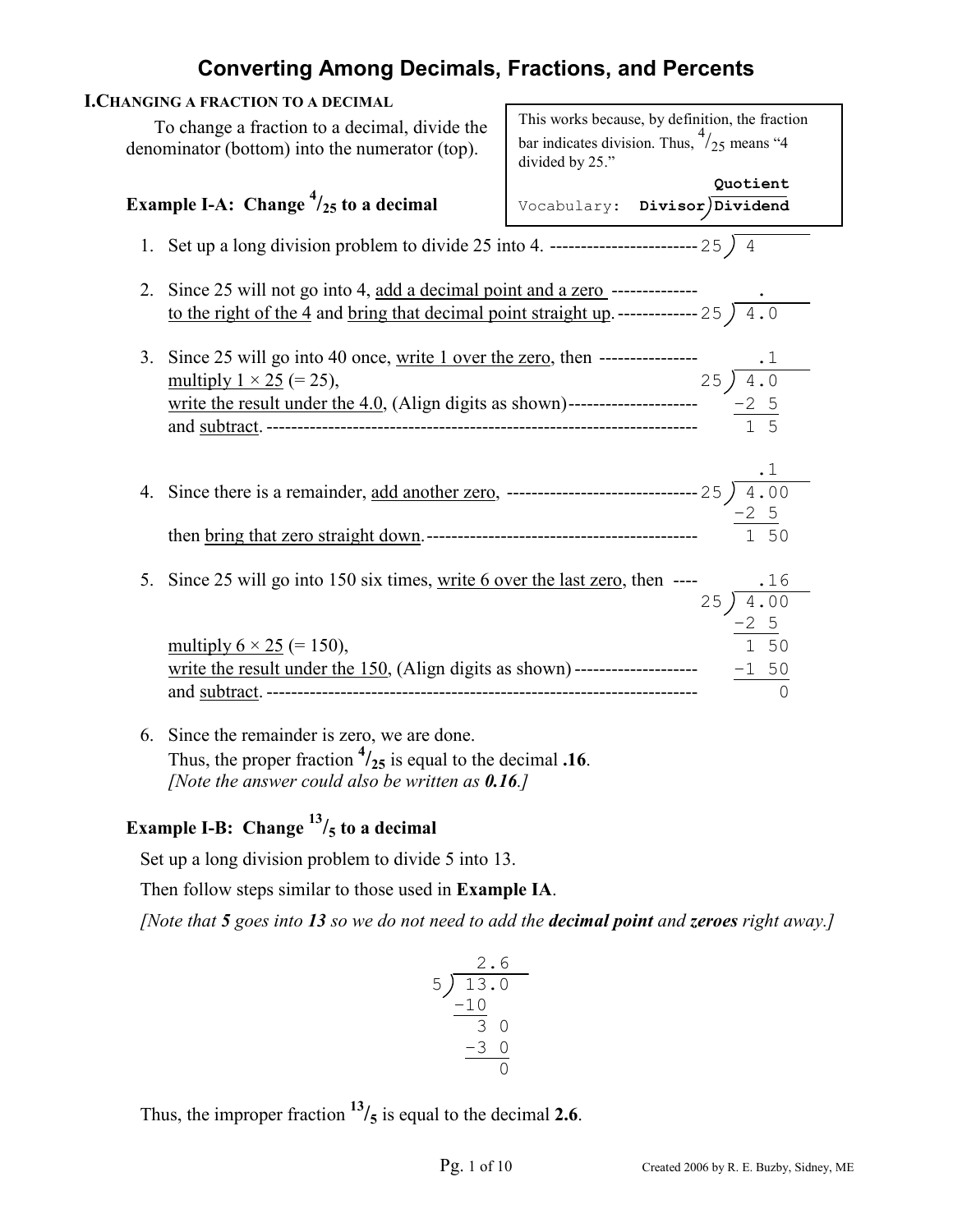# **Example I-C:** Change  $^{2}/_{110}$  to a decimal

| 2. | Since 110 will not go into 2, add a decimal point and a zero -------------                          |                     |
|----|-----------------------------------------------------------------------------------------------------|---------------------|
|    | to the right of the 2 and bring that decimal point straight up. ------------- 110) $\overline{2.0}$ |                     |
| 3. | Since 110 will not go into 20, add another zero to the right of the $0$ ----                        | $\cdot$ 0           |
|    | you added in Step 2 and write a 0 in the quotient as a place holder. ----- 110) 2.00                |                     |
| 4. | Since 110 will go into 200 once, write 1 over the last zero, then --------                          |                     |
|    | multiply $1 \times 110 (= 110)$ ,                                                                   | 110)2.00            |
|    |                                                                                                     |                     |
|    |                                                                                                     | 90                  |
|    |                                                                                                     | .01                 |
| 5. |                                                                                                     |                     |
|    |                                                                                                     |                     |
|    |                                                                                                     | 900                 |
|    | 6. Since 110 will go into 900 eight times, write 8 over the last zero, then                         |                     |
|    |                                                                                                     | $\frac{.018}{.010}$ |
|    |                                                                                                     | $-1$ 10             |
|    | multiply $8 \times 110 (= 880)$ ,                                                                   | 900                 |
|    |                                                                                                     |                     |
|    |                                                                                                     | 20                  |

Notice that the remainder is the same as the dividend in Step 2. **Whenever the remainder is the same as a previous remainder (or dividend) we are dealing with a repeating decimal.** As shown in Step 7, we could keep adding zeroes to the dividend and see that the digits **18** repeat.

| 7. | .01818                      |
|----|-----------------------------|
|    | 2.00000<br>$\bigcap$<br>110 |
|    | 1 10                        |
|    | 900                         |
|    | $-880$                      |
|    | 200                         |
|    | 110                         |
|    | 900                         |
|    | 880                         |
|    | 20                          |

 The most common way to write a repeating decimal is to draw a line over the entire repeating portion. Thus, the proper fraction  $\frac{2}{110}$  is equal to the repeating decimal **.018**. *[Note the answer could also be written as*  $0.0\overline{18}$ *.]* 

## **PRACTICE:** CHANGE EACH FRACTION BELOW TO ITS DECIMAL EQUIVALENT.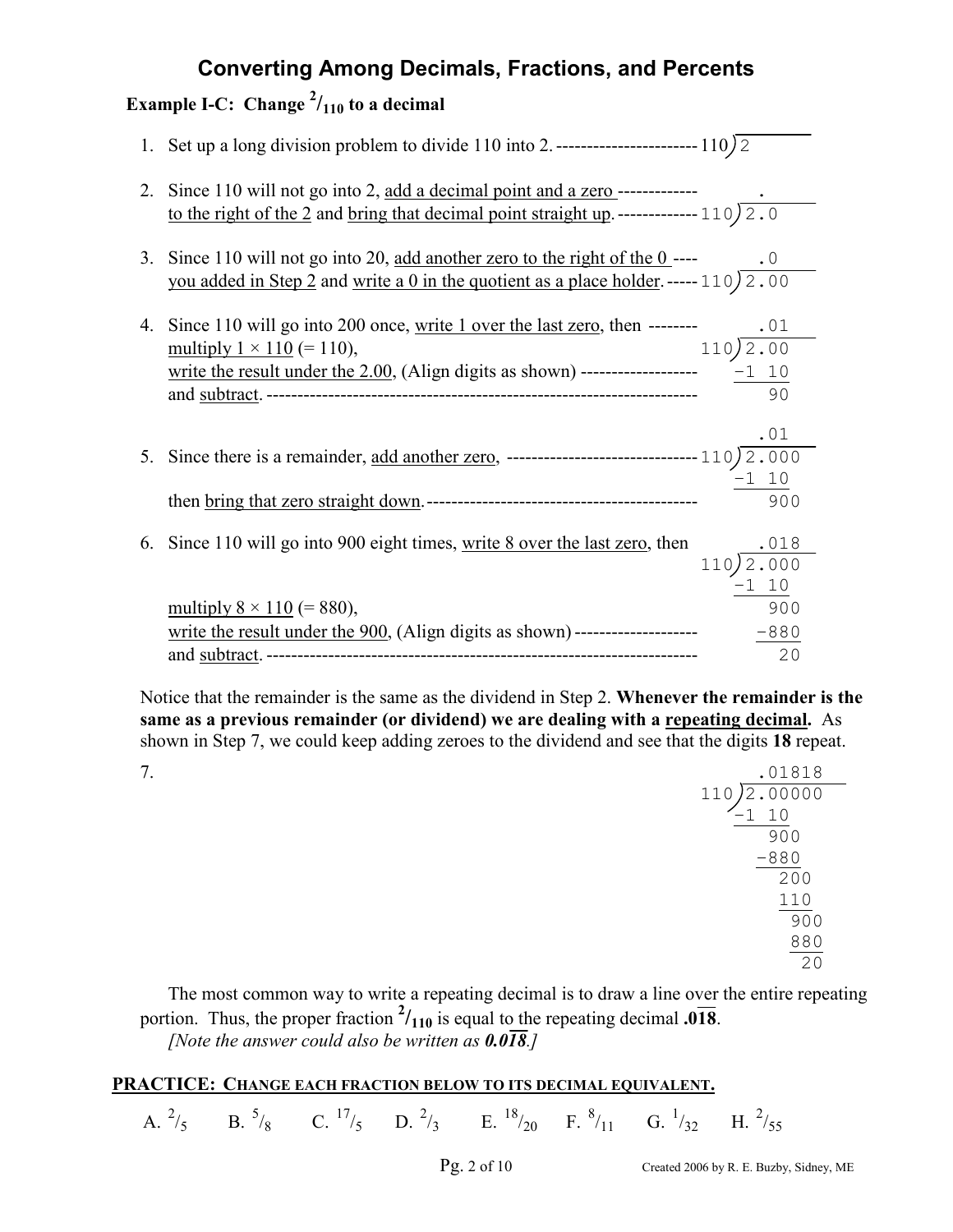### **II.CHANGING A FRACTION TO A PERCENT**

There are several ways to change a fraction to a percent. For now we will focus on just one method involving the use of **proportions** using the following simplified definition.

**A PROPORTION IS TWO FRACTIONS THAT ARE EQUAL.** 

For example:  $^{2}/_{5} = {}^{40}/_{100}$ 

Furthermore, since a **percent** may be thought of as "**a fraction whose denominator is 100**", our "target fraction" will always have a denominator of 100.

# **Example II-A: Change <sup>4</sup> /25 to a percent**.

*[Note: We will solve this first example without using algebra.]* 

| 1. Set up a proportion with the original fraction equal to a fraction<br>with an unknown numerator and a denominator of 100.<br>[You might find it helpful to think to yourself: "4 over 25<br>equals 'something' over 100".                                                                                                                                                                               | $\frac{4}{25}$ = | $rac{8}{1008}$                                                                  |  |
|------------------------------------------------------------------------------------------------------------------------------------------------------------------------------------------------------------------------------------------------------------------------------------------------------------------------------------------------------------------------------------------------------------|------------------|---------------------------------------------------------------------------------|--|
| 2. Multiply the known values that are diagonal to each other.<br>$(4 \times 100 = 400)$                                                                                                                                                                                                                                                                                                                    | 25               |                                                                                 |  |
| 3. Divide the result from Step 2 $(400)$ ----------------<br>by the "odd man out" $(25)$ .                                                                                                                                                                                                                                                                                                                 | 25)              | 16<br>400<br>$\frac{-25}{150}$<br>$\frac{150}{0}$                               |  |
| 4. Check your answer by substituting your answer for the<br>unknown % then cross-multiplying and verify you get the<br>same answer.<br>Since the answer checks, we know $\frac{4}{25}$ = 16%.<br>[To cross-multiply means to multiply the top of the first<br>fraction by the bottom of the second and set it equal to the<br>product of the bottom of the first fraction times the top of<br>the second.] |                  | $\frac{4}{25}$ $\frac{16}{100}$<br>$4 \times 100 = 25 \times 16$<br>$400 = 400$ |  |

# **Example II-B: Change <sup>9</sup> /5 to a percent**.

*[Note: We will solve this example using an algebraic approach.]* 

1. **Set up a proportion** with the original fraction equal to a fraction with a letter to hold the place of the unknown numerator and a denominator of 100. *[You might find it helpful to think to yourself: "9 over 5 equals 'x %' over 100%"].* 9 x % 5 100% **=**

*(Continued on next page)*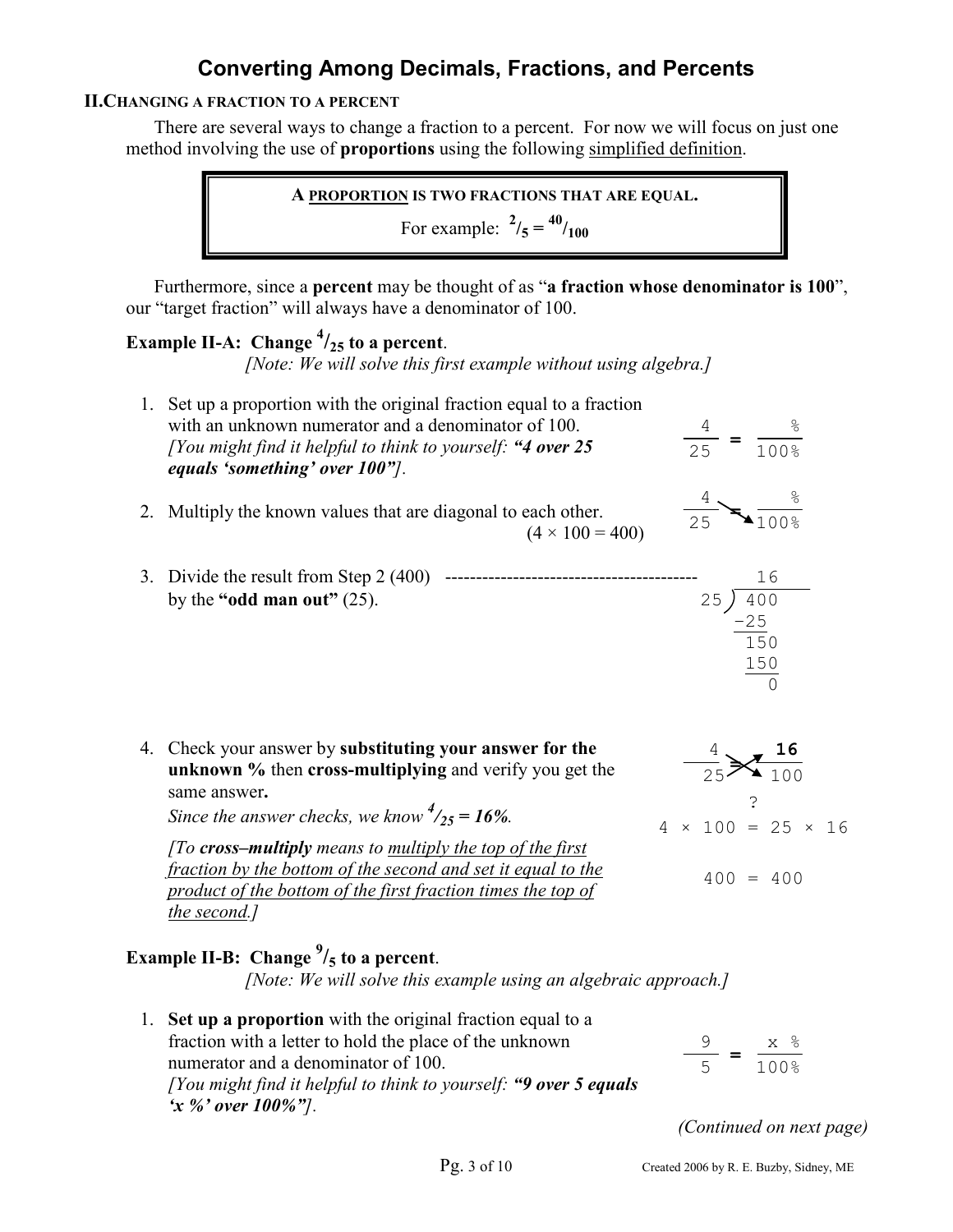|    | 2. Cross-multiply.                                                                                                                                                           |                                               |
|----|------------------------------------------------------------------------------------------------------------------------------------------------------------------------------|-----------------------------------------------|
|    | [I recommend writing the product with the unknown on the<br>left side. Also, notice in algebra we write "5x" rather than                                                     | $\frac{9}{5}$ $\frac{x}{100\%}$               |
|    | "5 x x" and "9(100)" means the same as "9 x 100".] --------------------- $5x = 9(100)$                                                                                       |                                               |
|    |                                                                                                                                                                              |                                               |
|    | 4. Since we want to know the value of $x$ (not $5x$ ), divide both sides<br>of the equation by the coefficient (5) of the unknown term (5x). $--$ 5x $\div$ 5 = 900 $\div$ 5 |                                               |
|    |                                                                                                                                                                              |                                               |
|    | 6. Check your answer by substituting your answer for the<br>unknown % then cross-multiplying and verify you get the<br>same answer.                                          | $5(180) = 9(100)$<br>$900 = 900$              |
|    | Since the answer checks, we know $\frac{9}{5}$ = 180%.                                                                                                                       |                                               |
|    | Example II-C: Change $\frac{2}{3}$ to a percent.<br>[Note: As in Example IIB, we will solve this example algebraically.]                                                     |                                               |
|    | 1. Set up the appropriate percent proportion.<br>[You might find it helpful to think to yourself: "2 over 3 equals"]<br>'x %' over $100\%$ "].                               | $\frac{2}{3}$ $\frac{x}{100\%}$               |
|    | 2. Cross-multiply.                                                                                                                                                           | $3x = 2(100)$                                 |
| 3. |                                                                                                                                                                              |                                               |
|    | 4. Divide both sides of the equation by the coefficient $(3)$<br>[Another way to indicate division is to create a fraction with the<br>divisor as the denominator.]          |                                               |
| 3. | <b>Simplify</b> by performing the indicated divisions. (See A & B below)<br>[Method A was used to arrive at the mixed number form and                                        | $x = 66^2/g$                                  |
|    | Method B was used to arrive at the repeating decimal form.]                                                                                                                  | $\circ$ $\,$ $\,$                             |
|    | A. $3) \frac{66^2/3}{20}$<br>B. $3\overline{\smash)200.0}$<br>$\underline{18}\overline{\smash)20}$<br>$\underline{18}\overline{\smash)20}$                                   | $x = 66.\overline{6}$                         |
|    |                                                                                                                                                                              |                                               |
|    | $\frac{18}{2}$                                                                                                                                                               | $3(66^2/\text{s}) = 2(100)$                   |
|    | $\frac{18}{2}$ 0                                                                                                                                                             | $3/1$ ( <sup>200</sup> / <sub>3</sub> ) = 200 |
|    | 4. Check your answer.<br>Since the answer checks, we know $\frac{2}{3} = 66^2 / \frac{1}{3}$ % or 66.6%.                                                                     | $200 = 200$                                   |
|    | <u> PRACTICE: CHANGE EACH FRACTION BELOW TO ITS EQUIVALENT PERCENT.</u>                                                                                                      |                                               |
|    | A. $^{7}/_{4}$ B. $^{1}/_{8}$ C. $^{7}/_{15}$ D. $^{5}/_{2}$ E. $^{9}/_{10}$ F. $^{7}/_{22}$ G. $^{11}/_{32}$ H. $^{22}/_{500}$                                              |                                               |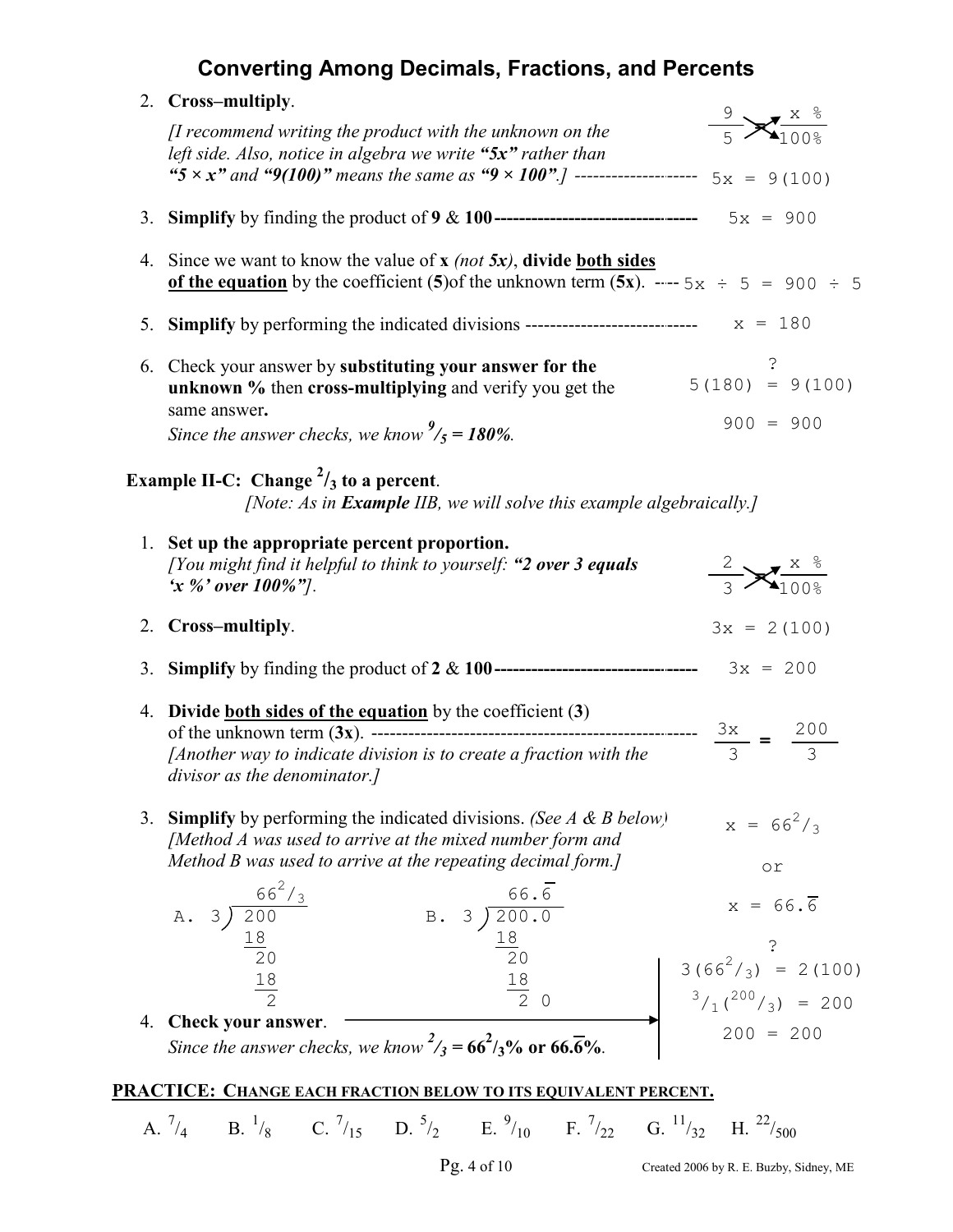### **III.CHANGING A PERCENT TO A FRACTION**

The word **"***percent***"** means **"***in every 100***"**. For example, if a the sales tax in a certain state is six percent we know that for every \$100 spent we will pay \$6 in sales tax. We can express this tax rate as **<sup>6</sup> /100**. Thus, **a percent can be viewed as a fraction with a denominator of 100**.

Also, since we saw earlier that the **fraction bar** means **"divided by"**, **a percent can also be viewed as a number divided by 100**. Thus, we can express also this tax rate as  $6 \div 100$ .

SUMMARY: 
$$
N\% = N_{100} = N \div 100
$$
  
For example:  $88\% = \frac{88}{100} = 88 \div 100$ 

**Example III-A: Change 32% to a fraction in lowest terms**.

|    | 1. Rewrite the percent as a fraction with a denominator of 100. --------- $32^* = \frac{32}{100}$                                                                                                                                                                                                                                                                                                                                                                                                                             |                                                                                                         |
|----|-------------------------------------------------------------------------------------------------------------------------------------------------------------------------------------------------------------------------------------------------------------------------------------------------------------------------------------------------------------------------------------------------------------------------------------------------------------------------------------------------------------------------------|---------------------------------------------------------------------------------------------------------|
|    | 2. Fully reduce the resulting fraction by dividing the numerator<br>and denominator by their Greatest Common Factor (GCF).<br>[Notes: $1.$ The GCF is the largest number that will divide<br>evenly into both the numerator and denominator.<br>2. Dividing both the numerator and denominator by<br>the same value is the same as dividing the original<br>fraction by 1, which does not change its value.<br>3. Anytime the denominator is a <b>power of 10</b> (10,<br>100, 1000, etc.) we need only consider factors that | $\frac{32}{100} \div \frac{4}{4} = \frac{8}{25}$<br>or                                                  |
|    | are products of 2's and 5's.<br>4. Although there are fewer steps involved if we<br>divide by the GCF, we do not always spot it. So<br>another approach is to divide by any common<br>factor and repeat the process until the numerator<br>and denominator have no factors (other than 1) in<br>common.]                                                                                                                                                                                                                      | $\frac{32}{100} \div \frac{2}{2} = \frac{16}{50}$<br>$\frac{16}{50} \div \frac{2}{2} = \frac{8}{25}$    |
| 3. | Check that you reduced correctly by setting up a<br>proportion that equates the original fraction to your<br>fully reduced fraction then cross-multiplying and verify<br>you get the same answer.<br>Thus, $32\% = \frac{32}{100} = \frac{8}{25}$ .                                                                                                                                                                                                                                                                           | $\frac{32}{100}$ $\frac{8}{25}$<br>$\ddot{\phantom{0}}$<br>$8 \times 100 = 32 \times 25$<br>$800 = 800$ |
|    | <b>Example III-B: Change 47.25% to a fraction in lowest terms.</b>                                                                                                                                                                                                                                                                                                                                                                                                                                                            |                                                                                                         |
|    | 1. Rewrite the percent as a fraction with a denominator of 100. ---- 47.25% = $\frac{47.25}{100}$                                                                                                                                                                                                                                                                                                                                                                                                                             |                                                                                                         |
|    | 2. Change the numerator from decimal to a whole number                                                                                                                                                                                                                                                                                                                                                                                                                                                                        |                                                                                                         |

by multiplying both the numerator and denominator by a **power of 10** (in this case 100) that will result in moving the decimal point to the right of the last digit of the numerator.

 $\frac{47.25}{100}$  **×**  $\frac{100}{100}$  =  $\frac{4,725}{10,000}$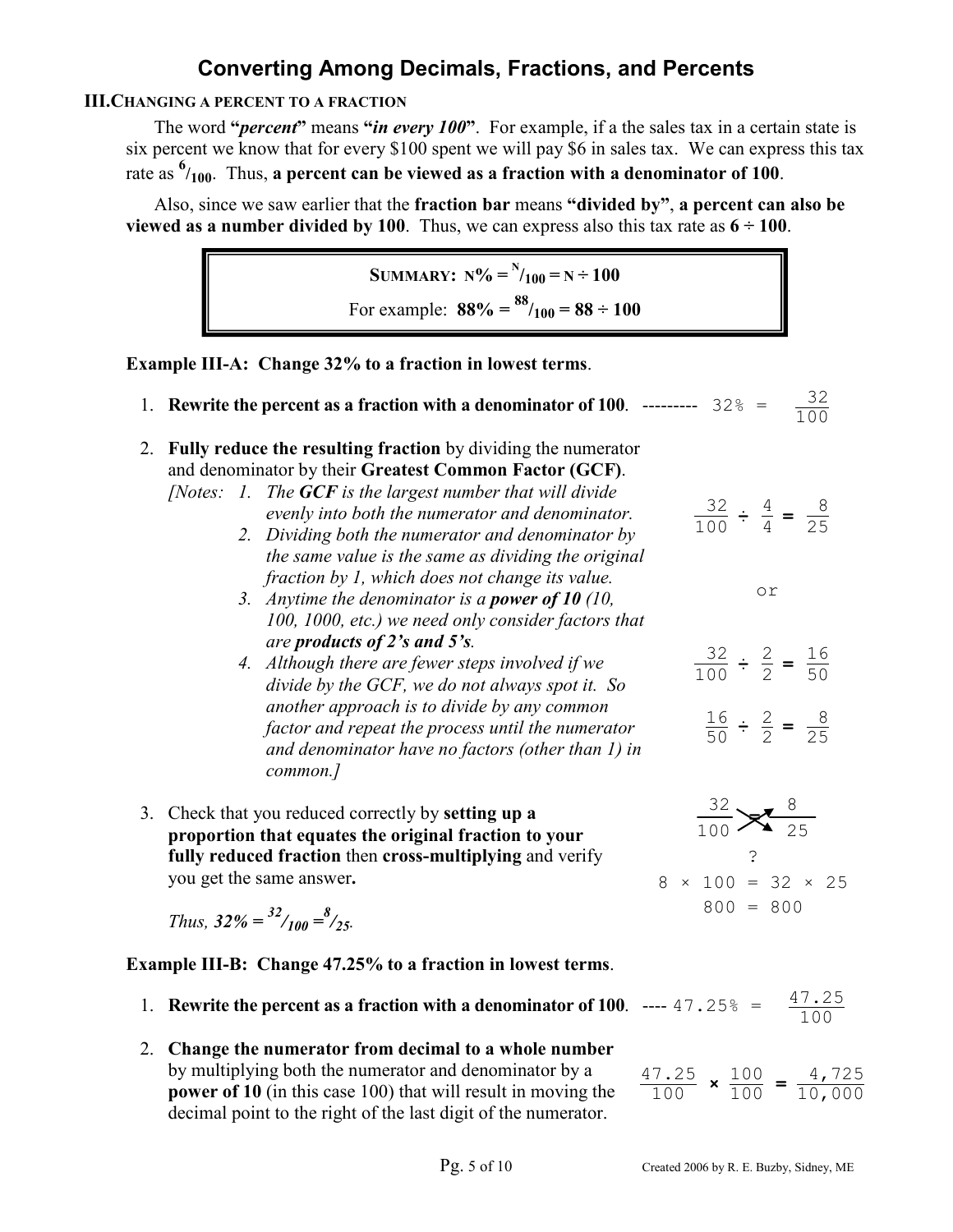|    | 3. Fully reduce the resulting fraction by dividing the<br>numerator and denominator by their Greatest Common<br>Factor (GCF).                                                                                                                                                                                                          | $\frac{4,725}{10,000} \div \frac{25}{25} = \frac{189}{400}$                                    |
|----|----------------------------------------------------------------------------------------------------------------------------------------------------------------------------------------------------------------------------------------------------------------------------------------------------------------------------------------|------------------------------------------------------------------------------------------------|
|    | Although there are fewer steps involved if we<br>[Note:<br>divide by the GCF, we do not always spot it.<br>So another approach is to divide by any<br>common factor and repeat the process until<br>the numerator and denominator have no                                                                                              | or<br>$\frac{4,725}{10,000} \div \frac{5}{5} = \frac{945}{2000}$                               |
|    | factors (other than 1) in common.]                                                                                                                                                                                                                                                                                                     | $\frac{945}{2000} \div \frac{5}{5} = \frac{189}{400}$                                          |
|    | 4. Check that you reduced correctly by <b>setting up a</b><br>proportion that equates the original fraction to<br>your fully reduced fraction then cross-multiplying<br>and verify you get the same answer.                                                                                                                            | $\frac{47.25}{100}$ $\cancel{\times}$ $\frac{189}{400}$<br>$47.25 \times 400 = 189 \times 100$ |
|    | Thus, $47.25\% = {47.25 \choose 100} = {4795 \choose 10.000} = {189 \choose 400}$                                                                                                                                                                                                                                                      | $18,900 = 18,900$                                                                              |
|    | Example III-C: Change $5^2/3\%$ to a fraction in lowest terms.                                                                                                                                                                                                                                                                         |                                                                                                |
|    | 1. Rewrite the mixed number as an improper fraction ----------- $5^2/g_s = (5 \times 3 + 2)/3$                                                                                                                                                                                                                                         | $=$ $17/38$                                                                                    |
| 2. | To avoid having to deal with a complex fraction, rewrite the<br><b>fractional percent using "</b> $\div 100$ " in place of the % sign. ----------- <sup>17</sup> / <sub>3</sub> <sup>%</sup> = $^{17}/_3$ $\div 100$                                                                                                                   |                                                                                                |
|    | 3. Prepare to divide by rewriting 100 as an improper fraction<br>[Remember, any whole number can be written as an improper<br>fraction with a denominator of $1$ .]                                                                                                                                                                    | $=\frac{17}{3} \div \frac{100}{1}$                                                             |
|    | 4. Change the division to multiplying by the reciprocal. ------------<br>[Notes: 1. This step is justified by the definition of division.<br>2. Two numbers are reciprocals if their product<br>equals 1. For example, $\frac{3}{7}$ and $\frac{7}{3}$ are reciprocals<br>since $\frac{3}{7} \times \frac{7}{3} = \frac{21}{21} = 1.7$ | $=\frac{17}{3} \times \frac{1}{100}$                                                           |
| 4. |                                                                                                                                                                                                                                                                                                                                        | $=\frac{17}{300}$                                                                              |
| 5. | Fully reduce the resulting fraction. $\int_{100}^{17}$ is already fully<br>reduced; since the only whole number, other than 1, that will<br>divide into 17 evenly is 17 and 17 will not divide evenly into<br>100. Thus $5^2/3\% = \frac{17}{300}$ .                                                                                   |                                                                                                |
|    | PRACTICE: CHANGE EACH PERCENT BELOW TO ITS EQUIVALENT FULLY REDUCED FRACTION.                                                                                                                                                                                                                                                          |                                                                                                |

| A. 18%        | B. $225%$    | C. $33^{1}/3\%$ | D. 12.125%      |
|---------------|--------------|-----------------|-----------------|
| E. $66^2$ /3% | F. $105.5\%$ | G. $0.06\%$     | H. $62^{5}/8\%$ |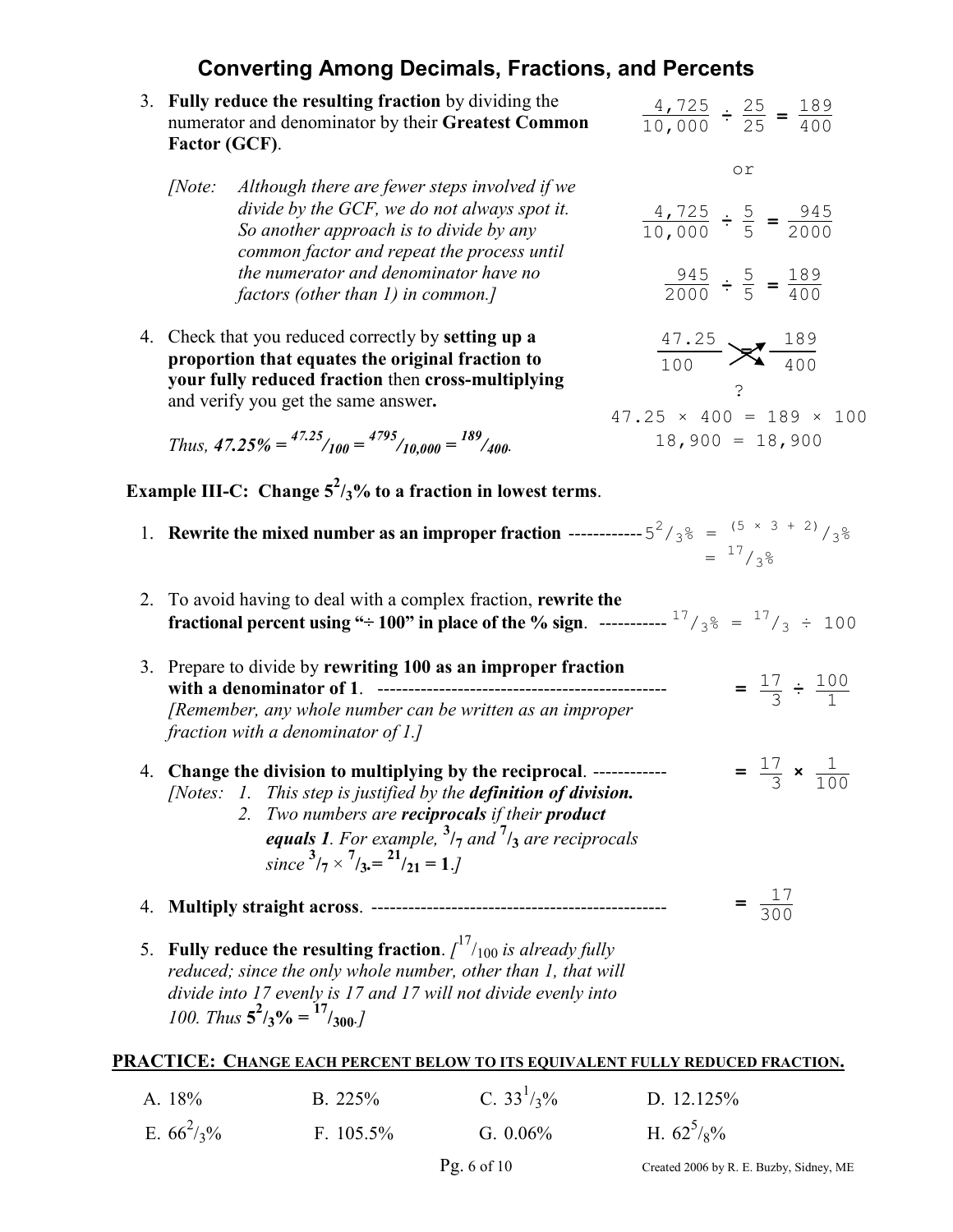## **IV***. Changing a decimal to a percent*

To change a decimal to a percent, multiply the decimal by 100. (The end result is that the decimal point moves **two places** to the **right**.)

### **Example IV-A: Change .23 to a percent**

Solution: Multiply .23 by 100. .23

<u>x 100</u> 23.00

Answer:  $.23 = 23\%$ 

This works because percent means "per hundred" which is the same as saying "divided by 100." Thus, to go from decimal notation to percent notation we must "undo" the division.

#### **PRACTICE: CHANGE EACH DECIMAL BELOW TO ITS EQUIVALENT PERCENT.**

| A. 0.68    | B. 07 | C. 0375    | D. 36.8     |
|------------|-------|------------|-------------|
| E. 0.00125 | F 07  | G. 150.345 | H. 0.857142 |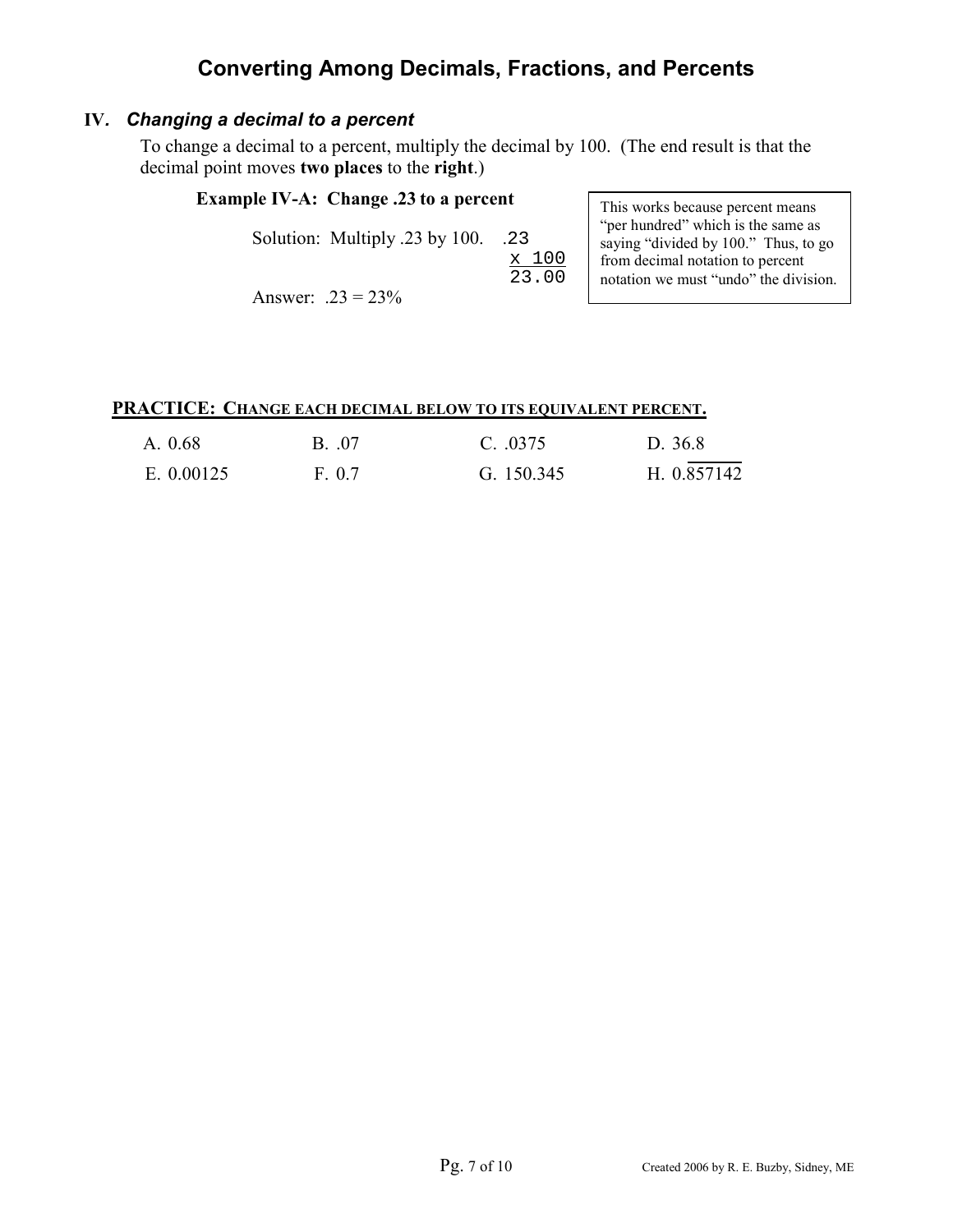## **V. CHANGING A PERCENT TO A DECIMAL**

To change a percent to a decimal, divide the percent by 100. (The end result is that the decimal point moves **two places** to the **left**.)

> 5 00  $\Omega$

## **Example V-A: Change 35% to a decimal**

5 00

.<sup>35</sup> Solution: Divide 35 by 100.  $100\sqrt{35.00}$  $\frac{300}{500}$ 

This works because percent means "per hundred" which is the same as saying "divided by 100." Thus, 35% means "35 divided by 100. (Notice that for whole numbers the decimal point is understood to come at the end of the number.)

Answer:  $35% = .35$ 

#### **PRACTICE: CHANGE EACH PERCENT BELOW TO ITS EQUIVALENT DECIMAL.**

| A. 23%    | B. $37.6\%$ | C. $133^2/\frac{1}{2}\%$ | D. $5\%$     |
|-----------|-------------|--------------------------|--------------|
| E. 0.087% | $F. 50\%$   | G. $10^{7}/8\%$          | H. $3.636\%$ |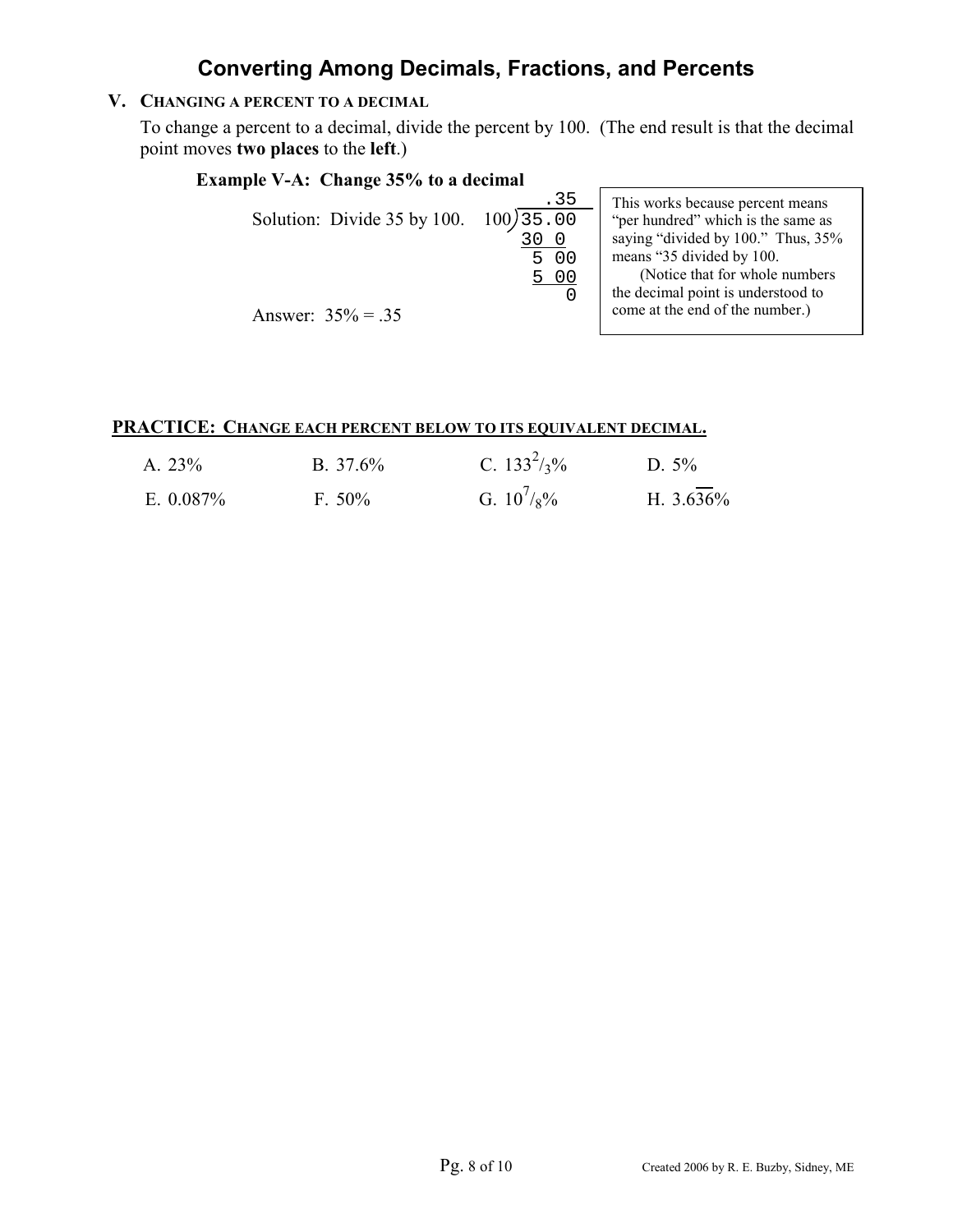### **VI. CHANGING A DECIMAL TO A FRACTION**

To change a decimal to a fraction: (1) re-write the number as a fraction with a denominator of 1, (2) multiply the numerator and denominator by a power of ten that will change the numerator to a whole number (use a 1 followed by the same number of zeros as there are digits to the right of the decimal point), and 3) reduce the fraction to lowest terms.

| <b>Example VI-A: Change 0.235 to a fraction in lowest terms</b>                                                                                                                                                              | In step $(1)$ we are<br>dividing by 1 and in step                                                                                                                                                                                       |
|------------------------------------------------------------------------------------------------------------------------------------------------------------------------------------------------------------------------------|-----------------------------------------------------------------------------------------------------------------------------------------------------------------------------------------------------------------------------------------|
| Solution: Re-write 0.235 as $0.235$<br>Multiply<br>Top & Bottom $\frac{0.235}{1}$ x $\frac{1000}{1000}$ = $\frac{235}{1000}$<br>by $1000$<br>Reduce: $\frac{235}{1000} = \frac{47}{200}$<br>Answer: $0.235 = \frac{47}{200}$ | $(2)$ we are multiplying by<br>1 (since $\frac{1000}{1000}$ means<br>"1000 divided by 1000").<br>Thus, we have not<br>changed the value of the<br>number $-$ only the way it<br>looks.<br>As a check, divide 47<br>by 200 to get 0.235. |
|                                                                                                                                                                                                                              |                                                                                                                                                                                                                                         |

To change a decimal to a fraction: (1) use the digits of the decimal as the numerator (top) of the fraction (do not include the decimal point), (2) use a 1 followed by the same number of zeros as there are digits to the right of the decimal point as the denominator (bottom) of the fraction, and 3) reduce the fraction to lowest terms.

#### **Example: Change 0.0612 to a fraction in lowest terms**

Solution: Use 612 as the numerator  $\rightarrow$ and 10,000 as the denominator  $\rightarrow \overline{10}$ , 000 612

Reduce:  $\frac{612}{10,000} = \frac{153}{250}$  $\overline{10,000}$  = 2500

Answer:  $0.0612 = {153 \atop 2500}$ 

#### PRACTICE: CHANGE EACH DECIMAL BELOW TO ITS EQUIVALENT FRACTION IN LOWEST TERMS...

| A. 0.6 | <b>B.</b> 2.75 | C.3       | D. 10,286.008 |
|--------|----------------|-----------|---------------|
| E. 06  | F. 00375       | G. 52.085 | H. 7.2555     |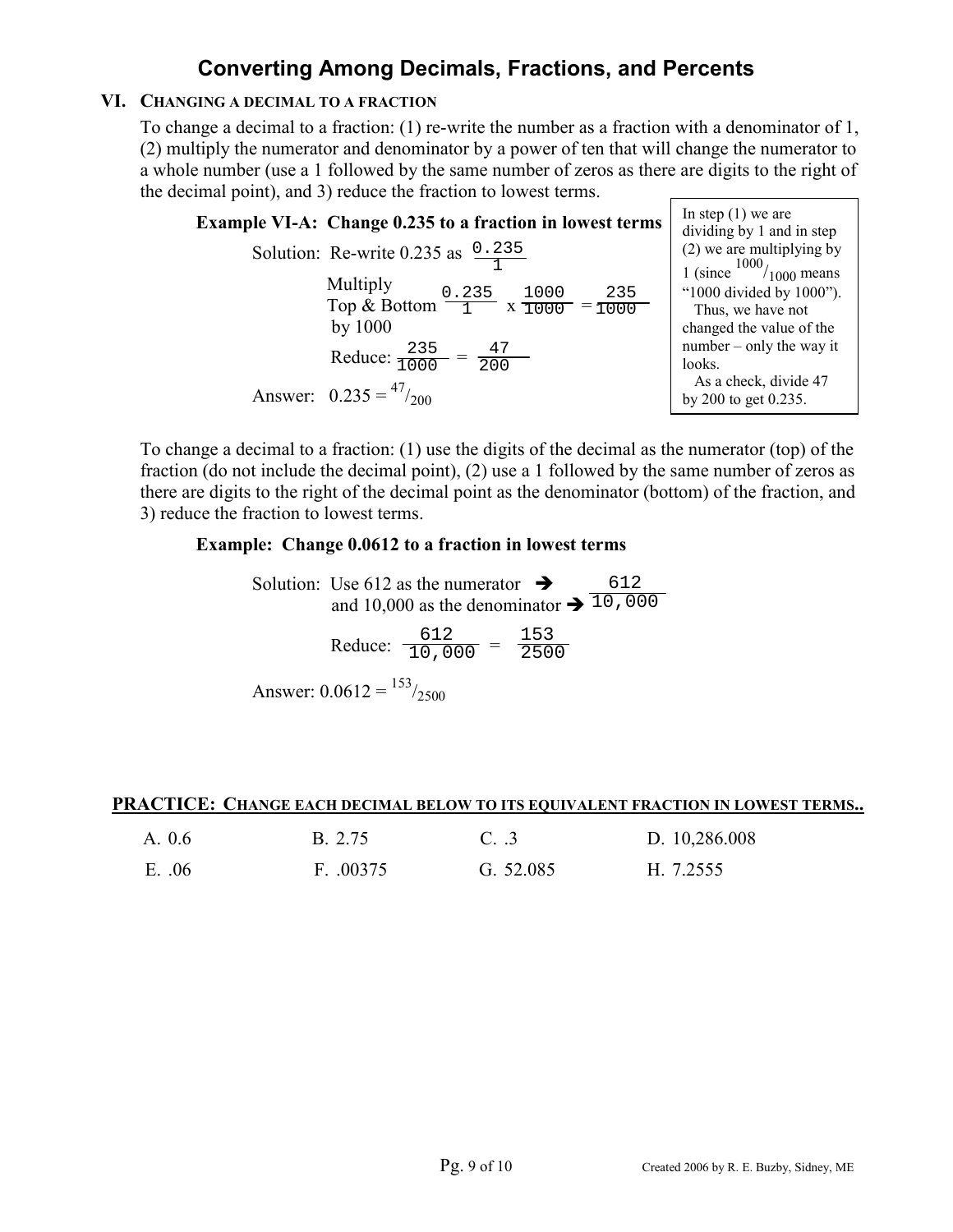| L.            | <b>Changing a fraction to a decimal</b> |                                                                   |                                                                |                                                                                |  |  |  |
|---------------|-----------------------------------------|-------------------------------------------------------------------|----------------------------------------------------------------|--------------------------------------------------------------------------------|--|--|--|
|               | A. 0.4                                  | B. .625                                                           | C. 3.4                                                         | $D. 0.\overline{6}$                                                            |  |  |  |
|               | E. .9                                   | F. 0.72                                                           | G. $0.03125$                                                   | H. $.036$                                                                      |  |  |  |
| П.            | Changing a fraction to a percent        |                                                                   |                                                                |                                                                                |  |  |  |
|               |                                         | A. 175% B. 12.5% or $12^{1}/2$ % C. 46.6% or $46^{2}/3$ % D. 250% |                                                                |                                                                                |  |  |  |
|               |                                         |                                                                   |                                                                | E. 90% F. 31.818% or $31^9/11^8$ G. 34.375% or $34^3/8^8$ H. 4.4% or $4^2/5^8$ |  |  |  |
|               | III. Changing a percent to a fraction   |                                                                   |                                                                |                                                                                |  |  |  |
|               |                                         | A. $^{9}/_{50}$ B. $^{9}/_{4}$ or $2^{1}/_{4}$ C. $^{1}/_{3}$     |                                                                | D. $\frac{97}{800}$                                                            |  |  |  |
|               | E. $^{2}/_{3}$                          | F. $^{211}/_{200}$ or $1^{11}/_{200}$ G. $^{3}/_{5000}$           |                                                                | H. $501/800$                                                                   |  |  |  |
|               | IV. Changing a decimal to a percent     |                                                                   |                                                                |                                                                                |  |  |  |
|               | A. 68%                                  | $B. 7\%$                                                          | C. $3.75%$                                                     | D. 3,680%                                                                      |  |  |  |
|               | E. $0.125%$                             | F. 70%                                                            | G. $15,034.5\%$                                                | H. 85.7142857142%                                                              |  |  |  |
| $V_{\bullet}$ | Changing a percent to a decimal         |                                                                   |                                                                |                                                                                |  |  |  |
|               | A. 0.23                                 | B. .376                                                           | C. $1.336$                                                     | D. 05                                                                          |  |  |  |
|               | E. 0.00087                              | F. 0.5                                                            | G. .10875                                                      | H. $0.036$                                                                     |  |  |  |
|               | VI. Changing a decimal to a fraction    |                                                                   |                                                                |                                                                                |  |  |  |
|               | A. $^{3}/_{5}$                          | B. $\frac{11}{4}$ or $2\frac{3}{4}$                               | C. $^{3}/_{10}$                                                | D. $10,286^{1}/_{125}$                                                         |  |  |  |
|               | E. $^{3}/_{50}$                         | F. $^{3}/_{800}$                                                  | G. $^{10,417}/_{200}$ or $52^{17}/_{200}$ H. $7^{511}/_{2000}$ |                                                                                |  |  |  |

For more practice ask your instructor for the **Equivalent Number Forms Practice** handout.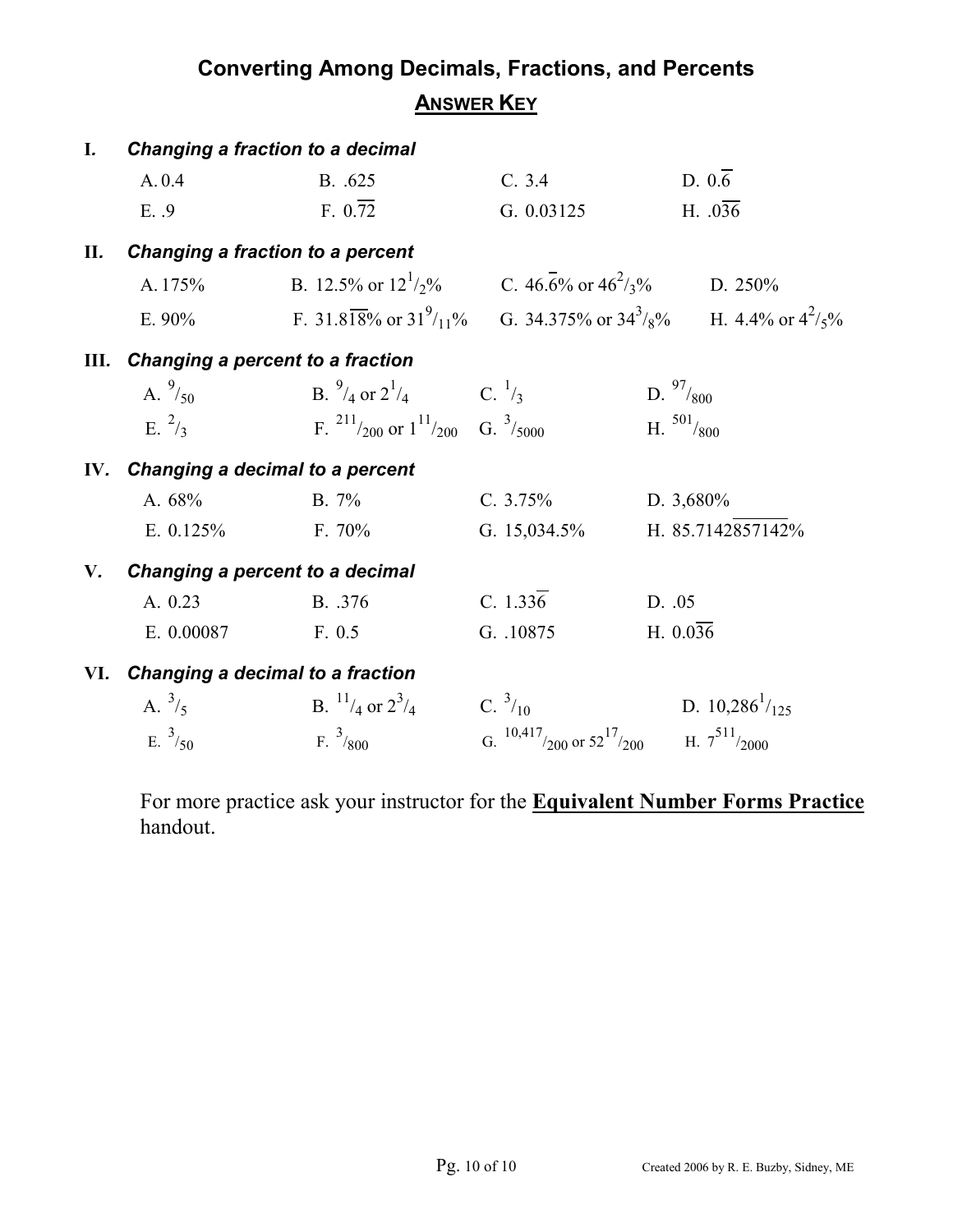# **Equivalent Number Forms Practice**

| <b>Mixed or Whole</b>   |                 | <b>Calculator</b> | Long            |                |                | Ratio       | Ratio          |
|-------------------------|-----------------|-------------------|-----------------|----------------|----------------|-------------|----------------|
| <b>Number</b>           | <b>Fraction</b> | <b>Division</b>   | <b>Division</b> | <b>Decimal</b> | <b>Percent</b> | ("to" form) | ("colon" form) |
| $\mathsf{N}/\mathsf{A}$ | 3/4             | $3 \div 4$        | 4)3             | .75 or 0.75    | 75%            | $3$ to $4$  | 3:4            |
| 11/4                    | 5/4             | 5 ÷ 4             | 4)5             | 1.25           | 125%           | $5$ to $4$  | 5:4            |
|                         | $7/8$           |                   |                 |                |                |             |                |
|                         |                 | 9 ÷ 5             |                 |                |                |             |                |
|                         |                 |                   | 5)2             |                |                |             |                |
|                         |                 |                   |                 | 0.75           |                |             |                |
|                         |                 |                   |                 |                | 262.50%        |             |                |
|                         |                 |                   |                 |                |                | 6 to 10     |                |
| 24/11                   |                 |                   |                 |                |                |             |                |
|                         | 2/3             |                   |                 |                |                |             |                |
|                         |                 | 9 ÷ 20            |                 |                |                |             |                |
|                         |                 |                   | 20)31           |                |                |             |                |
|                         |                 |                   |                 | 3.25           |                |             |                |
|                         |                 |                   |                 |                | 12.5%          |             |                |
|                         |                 |                   |                 |                |                | $12$ to $9$ |                |
|                         |                 |                   |                 |                |                |             | 7:12           |
| $5\,3/5$                |                 |                   |                 |                |                |             |                |
|                         | $11/5$          |                   |                 |                |                |             |                |
|                         |                 |                   |                 | 0.08           |                |             |                |
|                         |                 |                   |                 |                | 288%           |             |                |
|                         |                 |                   |                 | 3.006          |                |             |                |